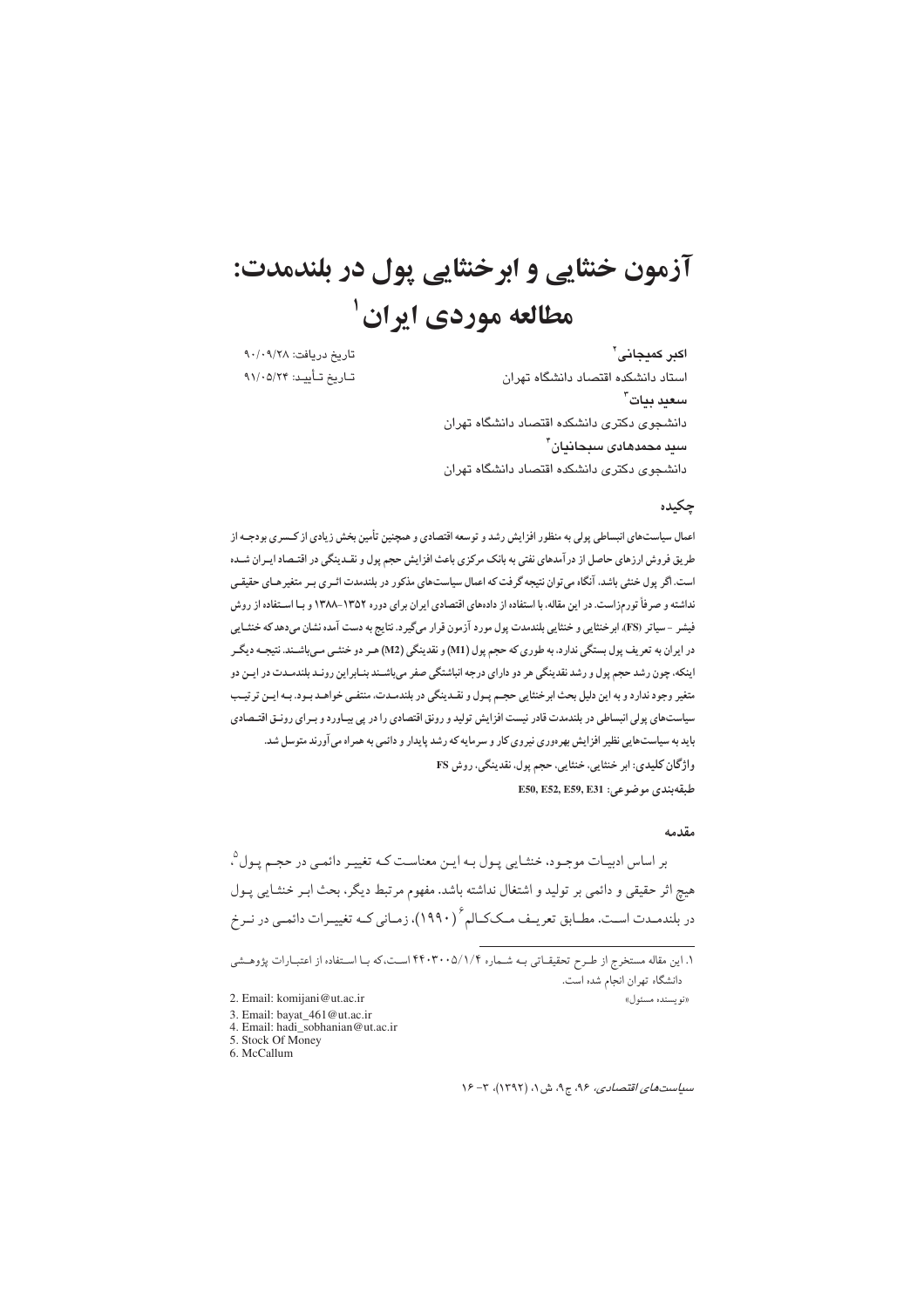#### ۴ - اکبر کمیجانی، سعید بیات و سیدمحمدهادی سبحانیان

رشد پولی <sup>۱</sup> هیچ اثر حقیقی نداشته باشد مگر بر تعادلهای پولی حقیقی، آنگاه پـول ابرخنثـی اسـت. فیشر و سیاتر (۱۹۹۳) و کینگ و واتسون (۱۹۹۲) چارچوبهایی عمـومی بـرای آزمـون کـردن خنثایی بلندمدت (LRN) و ابرخنثایی بلندمدت (LRSN) یول ارائه کر دهاند. در هیر دو چیارچوب، LRSN و LRSN بستگي به درجه انباشـتگي ً دارد. در تحقيـق حاضـر مـا روش فيـشر و سـياتر (FS) را برای آزمون خنثایی و ابرخنثایی پول در ایران مورد استفاده قرار میدهیم. تنها فـرض آزمـون FS این است که عرضه بول در پلندمدت برونزا باشد.

چون سیر افزایشی مخارج دولت و تأمین مالی کسری بودجه از طریق فروش ارزهـای حاصـل از در آمدهای نفتی به بانک مرکزی منجر به افزایش حجـم پـول در دوره مـورد بررسـی شـده اسـت، بنابراین بررسی مسئله خنثایی پول اهمیت دوچندان پیدا میکند. حال اگر بـه ایـن نتیجـه برسـیم کـه یول در اقتصاد ایران خنثی است، آنگاه می توان ادعا کرد که آثار این سیاسـتهـای انبـساطی دولـت اثري جز تورم در بلندمدت نخواهد داشت. همچنين آزمون ميكنيم كه آيا خنثـايي بـه تعريـف پـول بستگی دارد یا خیر. نتایج این آزمون می تواند کمک شایانی به سیاستگذاران اقتصادی کند چرا کـه اگر خنثايي به تعريف پول حساس باشد (به طور مثـال، اگـر توليـد نـسبت بـه حجـم پـول (M1) «شامل اسکناس و مسکوک و سپردههای دیلداری» خنثمی ولمی نسبت به نقـدینگی (M2) «حجم یول به علاوه شبه یول» غیرخنثی باشد) آنگاه سیاستگذاران اقتیصادی باید بیرای رشد و توسعه اقتصادي در بلندمدت، به حجم بيشتر نقدينگي (M2) توجه داشته باشند. همچنين اگر پول بـا هر دو تعریف M1 و M2 خنثی باشد آنگاه سیاست پولی انبساطی تنهـا نـوعی شـوک درمـانی بـرای اقتصاد به شمار میآید و افزایش بلندمدت تولید را در پی نخواهد داشت و برای دستیابی به توسعه و رشد پایدار باید از سیاستهای غیرپولی نظیر افزایش بهرهوری نیروی کار و سرمایه استفاده کرد.

این مقاله شامل بخش اول مربوط به مروری بر پژوهشهای گذشته در زمینـه خنثـایی پـولی میباشد. در بخش دوم مبانی نظری خنثایی را بررسی میکنیم. بخش سوم مدل FS و نتـایج تخمـین را ارائه مینماید و در پایان به ارائه نتایج میپردازیم.

# ۱- مروری بر پژوهش های گذشته

در این بخش ابتدا مروری اجمالی بر برخی از مطالعاتی کـه خنثـایی پـول بـرای کـشورهای دیگـر را بررسی کردهاند خواهیم داشت و سپس چند مورد از مطالعات مربوط به کشور ایران را ارائه میکنیم.

- 1. Money Growth Rate<br>2. Fisher And Seater (FS)
- 
- 2. Fisher And Seater (FS)<br>3. King And Watson<br>4. Long-Run Neutrality(LRN)<br>5. Long-Run Super Neutrality(LRSN)<br>6. Order Of Integration
- 
-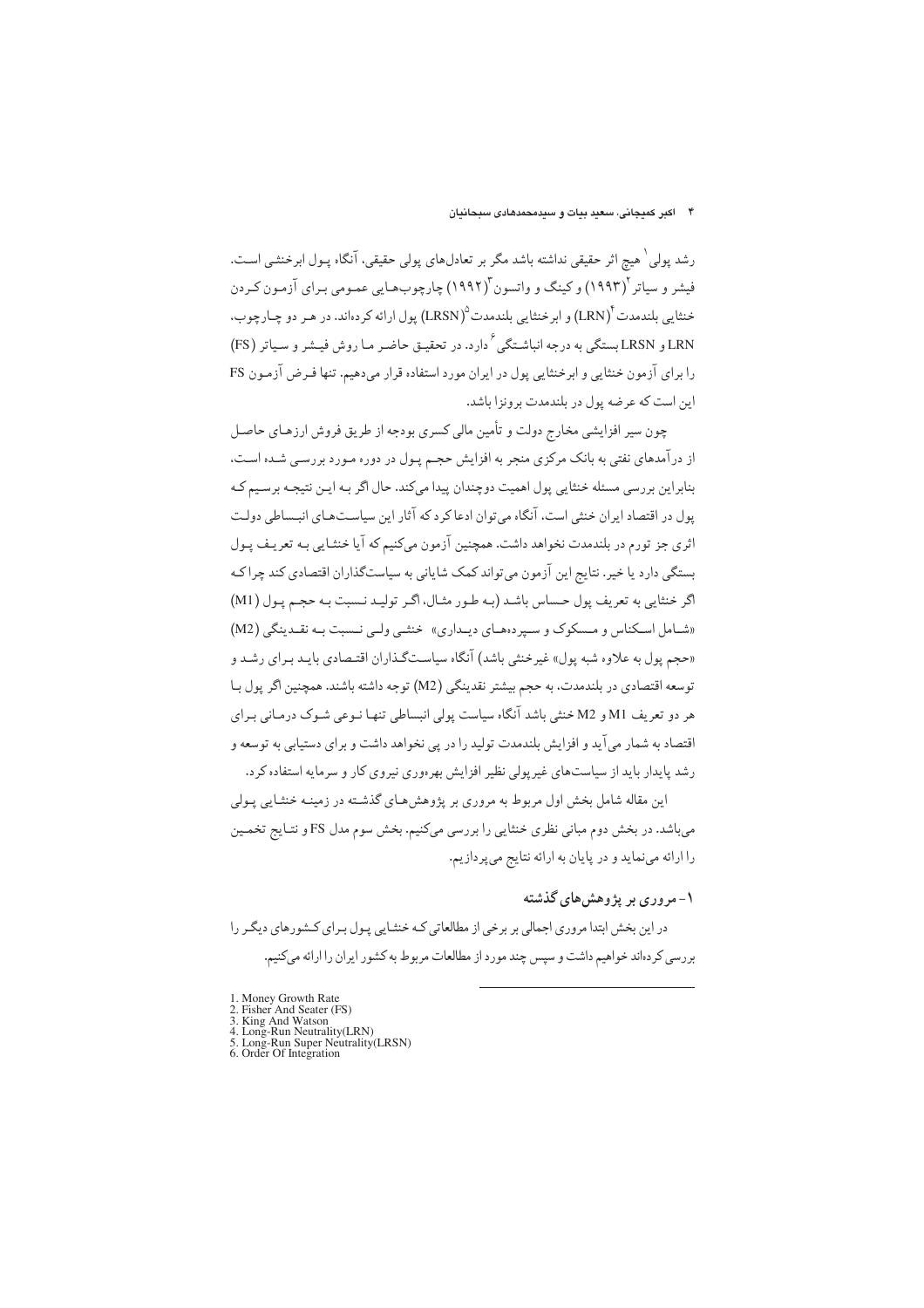#### آزمون خنثایی و ابرخنثایی پول در بلندمدت... ۵

بـارو ( ۱۹۷۶) آزمـون خنثـایی پـولی در ایـالات متحـده بـرای دوره زمـانی ۱۹۴۶-۱۹۷۳ را انجام داد و نتیجه گرفت که تنها رشد پولی پیش بینی نشده، در کوتاهمدت اثر مثبت و معنـاداری بر توليد دارد.

ماریا اس. گوچکو آ (۱۹۸۶) با برآورد یک معادله غیرخطی تولیدات صنعتی روی رشـد پیش بینی شده و پیش بینی نـشده پـولی در اقتـصاد ژاپـن طـی دوره ۱۹۷۳–۱۹۸۵، برقـراری فرضیه انتظارات عقلایی در این کشور را رد که ده است کـه بـه معنـای آن اسـت کـه اعمـال سیاستهای پولی پیش بینی شده همچون اعمال سیاستهای پولی پیش بینی نشده بر تولیـدات صنعتے اثر گذار است.

نیلز اولکالنز <sup>۳</sup> (۱۹۹۶) با استفاده از روش (FS) آزمون *خ*نثـایی پـول را بـرای اقتـصاد استرالیا با استفاده از دادههای قرن بیستم (۱۹۰۰–۱۹۹۴) انجام داد. نتایج به دست آمده مبین آن است که خنثایی پول در کشور مذکور به تعریف پول حساس است بـه طـوري کـه اگـر M1 برای محاسبه حجم پول اسمی مورد استفاده قرار گیرد خنثایی بلندمدت پول نمی تواند رد شود ولی چنانچه M3 به عنوان مقیاسی نسبتاً گسترده تر برای حجم پول درنظر گرفته شـود خنثـایی بلندمدت پول رد می شود.

آلفرد هاگ و رابرت لوکاس <sup>۴</sup> (۱۹۹۷) با استفاده از روش FS به آزمون خنثایی یول در کـشور کانادا پرداختند. آنها با استفاده از دادههای فصلی دوره ۱۹۱۴ تا ۱۹۹۴ نشان دادنـد، خنثـایی پـول قابل ر د کر دن نیست.

یامـاک و یـاکوپ<sup>۵</sup> (۱۹۹۸) بـه آزمـون خنثـایی پـولی کلاسـیکهـای جدیـد بـرای اقتـصاد ترکیــه و در دوره زمــانی ۱۹۸۰ تــا ۱۹۹۵ پرداختنــد. آنهــا در مطالعــه خــود بــا اســتفاده از یــک مــدل خودرگرســیوني پــنج متغیــره شــامل تولیــد حقیقــي، حجــم پــول، نــرخ ارز، مخــارج دولت و سطح عمـومي قيمـتهـا بـه ايـن نتيجـه دسـت يافتنـد كـه جـزء يـيش;ينـي نـشده يـول، سطح توليـد حقيقـي را تحـت تـأثير قـرار نمـي‹هـد امـا جـزء پـيش بينـي پـول اثـرات معنـي‹اري بر توليد حقيقي دارد.

لورنس بال و دین کروشور ۲۰۰۳) مقدار اثرگذاری سیاست پولی پیش بینی شده بـر روی مقادیر واقعی و انتظاری متغیرهای تولید و تورم را از طریـق تغییـر در ذخـایر واقعـی فـدرال رزرو

- 3. Nilss Olekalns
- 4. Alfred, A. Haug And Robert, F. lucas
- 5. Yamak, Rahmi And Yakup Kucukkale
- 6. Ball Laurence And Croushore Dean

<sup>1.</sup> Barro

<sup>2.</sup> Gochoco.M.S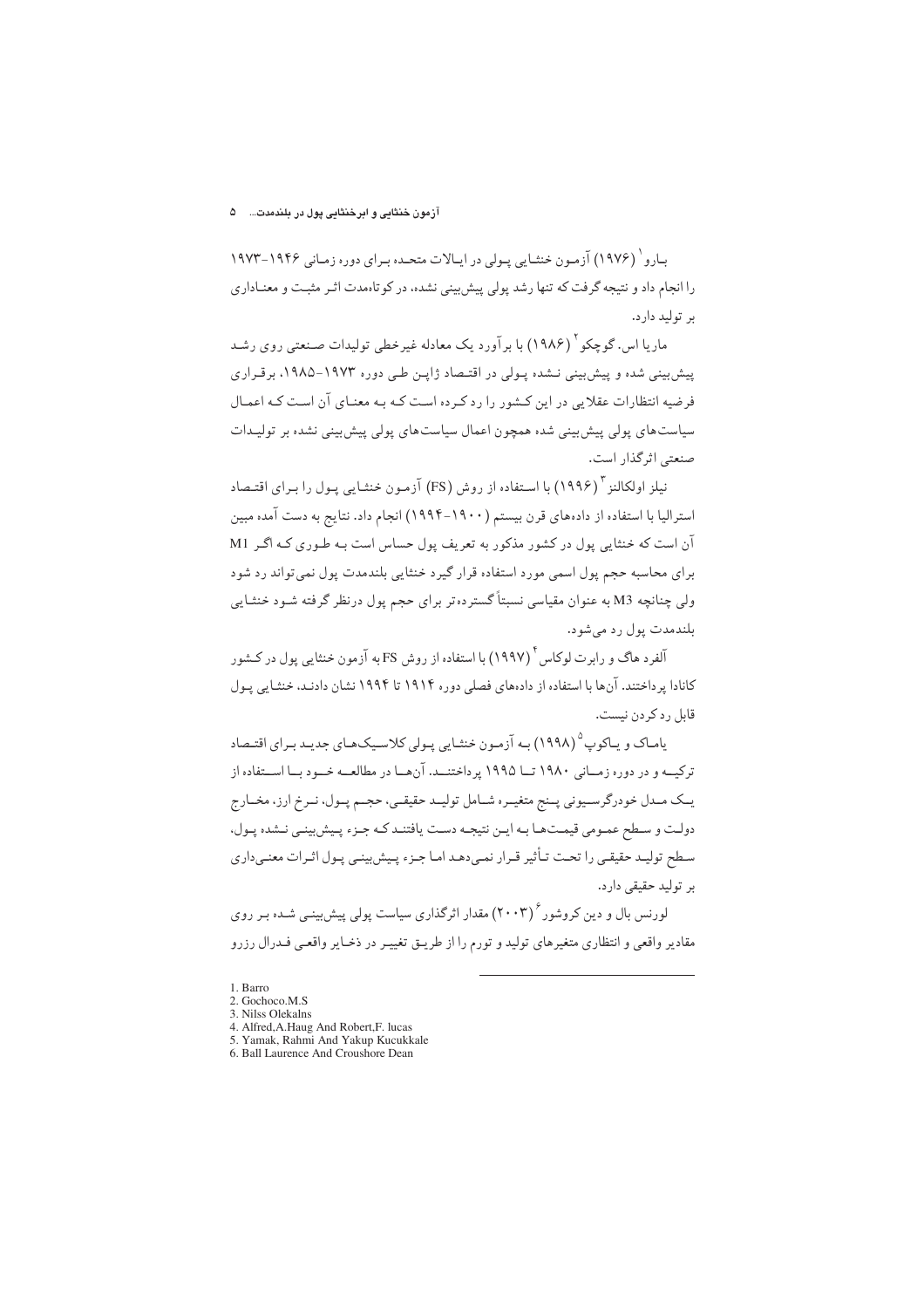ایالات متحده در دوره ۱۹۶۸–۱۹۹۵ آزمون کردند. آنها نتیجه گرفتند که شوکهای سیاستی بر روی تولید واقعی بیش از تولید انتظاری اثر میگذارند.

کمیجانی و منجذب (۱۳۷۵) بر مبنای نظریه انتظارات عقلایی به ارزیـابی و آزمـون تحقـق الگوي كلاسيک جديد يا كينزي جديد در بعد تأثير و نقش پـول در اقتـصاد ايـران بـه ويـژه آزمـون توهم پولی پرداختند. آنها با استفاده از دادههای فصلی طبی دوره ۱۳۴۹-۱۳۷۰ و بـا بکـارگیری روش هبای خطبی و غیرخطبی (OLS و NLS) وجبود تبوهم پیولی در اقتیصاد و عبدم شکل گییری انتظارات به شکل عقلایی را تأیید کردند.

مهـ آرا (۱۳۷۷) بـا اسـتفاده از تخمــين يــک مــدل VARو تجزيــه واريــانس بــه بررســي رابطـه ميـان بخـش پـولې و حقيقـې در اقتـصاد ايـران پر داختـه اسـت. او در مطالعـه خـود نــشان داده است كـه حجـم پـول تقريبـاً هـيج نقـشي در نوسـانات توليـد در اقتـصاد ايـران ايفـا نكـرده و به بیان دیگر خنثی میباشد.

خشادوریان (۱۳۷۸) فرضیه شکلگیری انتظارات عقلایی در اقتصاد ایران را برای دوره ۱۳۴۳-۱۳۷۶ آزمون کرد و نتیجه گرفت که فرضیه انتظارات عقلایی و خنثایی پول برای اقتصاد ابران قابل تأسد است.

یاوری و اصغر یور (۱۳۸۱) با استفاده از یک مدل تعادل عمومی به این نتیجه رسیدند کیه بیه علت وجود وقفه میان سطح داده و ستانده، پول حداقل در کوتاهمدت بر اقتصاد اثر میگذارد.

تشکینی و شفیعی (۱۳۸۴) با استفاده از روش رگرسیونهای به ظاهر نامرتبط (SUR) دریافتند که در دوره زمانی ۱۳۳۸-۱۳۸۲، سیاستهای پـولی پـیش،پینـی شـده و پـیش،پینـی نـشده خنثی بوده، ولی سیاستهای مالی پیش بینی شده دارای اثرات مثبت و معنادار بر سطح تولید حقیقی میباشند. آنها با استفاده از این نتیجه استدلال کردنـد کـه انتظـارات عقلایـی بـرای ایـران قابل تأييد نيست.

حیدری (۱۳۸۷)، اثرگذاری جزء پیش بینی نشده حجم پول بر متغیر تولید را برای دوره زمانی ۱۳۴۵–۱۳۸۲، در سطح آزمون ۵ درصد رد میکند و اثرگذاری سیاستهای پولی پیش بینی شده یولی را بر رشد اقتصادی تأیید می نماید.

حال با عنايت به نتايج مطالعات انجام گرفته در رابطه با نحوه شكلگيري انتظارات و نيز بحث خنثایی پول در جهان و ایران، در قـسمت بعـدی مقالـه سـعی شـده اسـت تـا نگـاه مکاتـب مختلـف اقتصادي به اين موضوع در نهايت اختصار بيان گردد.

1. Seemingly Unrelated Regression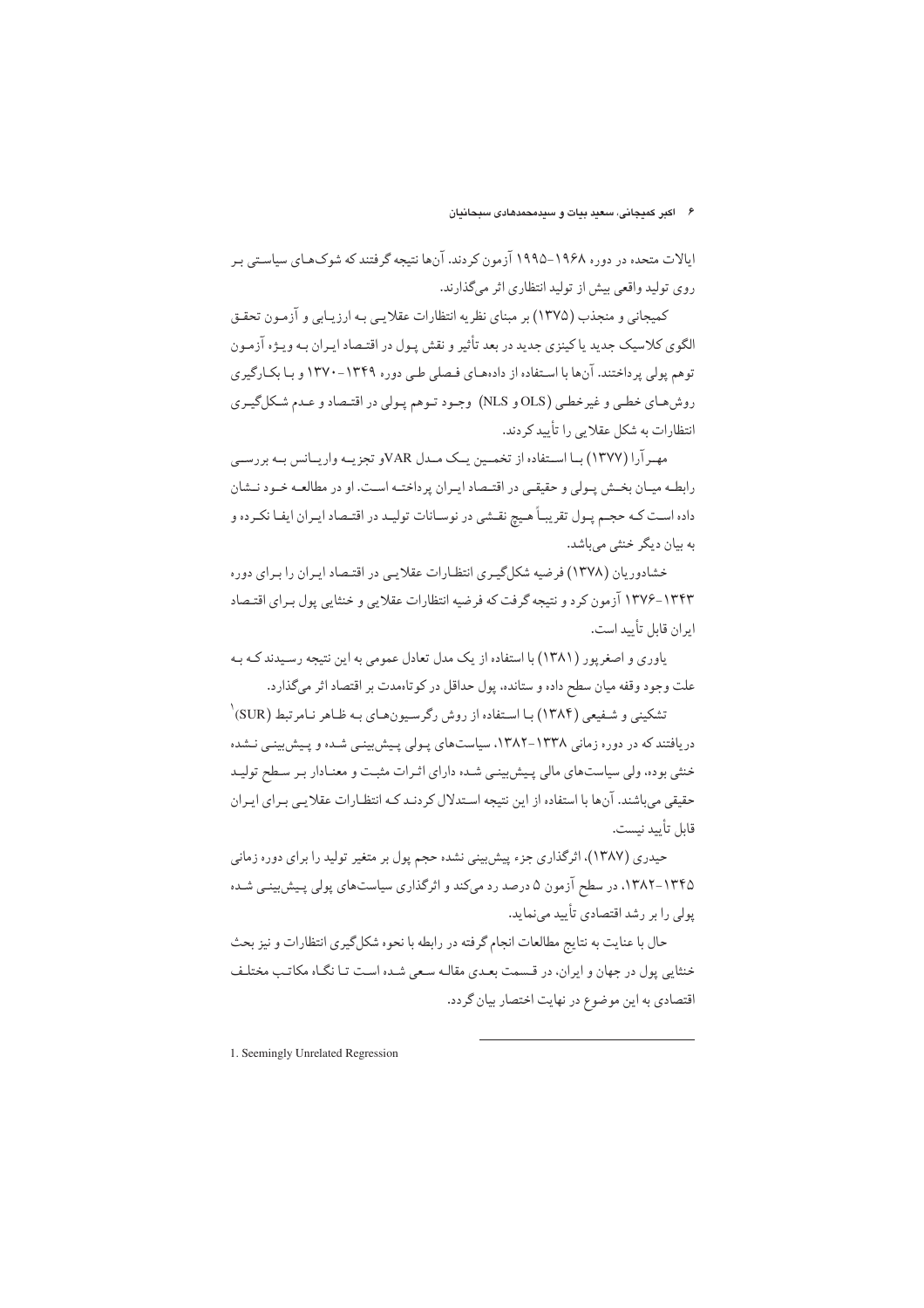#### آزمون خنثایی و ابرخنثایی پول در بلندمدت... ۷

## ۲- مبانی نظری

در ارتباط با تأثیر پول بر تولید و رشـد اقتـصادی از دیربـاز مطالعـات فراوانـی صـورت گرفته است. نسل اول مطالعات مربوط به اقتصاددانان کلاسیک میباشد که بر عدم تأثیر پـول پر تولید (خنثایی یول) در پلندمدت تأکید میکنند. نسل دوم مطالعات که بر عدم خنثایی یول در کو تاهمدت تکیه دارند مربوط به اقتصاددانان کینزی است. دو نسل بعدی مطالعات در قالب دو گروه کلاسیک جدید و کینزی جدید ارائه شدند که تلاش داشتند تا زیربنـای اقتـصاد خـرد برای تئوری های اقتصاددانان سلف خود فراهم نمایند. بلنچار د<sup>(</sup> (۱۹۸۷) در مقالـه تأثیرگـذار خود با عنوان «چرا پول بر تولید اثر میگذارد؟، یک بررسی اجمالی» ٰ به بررسی سـیر تکـاملی مطالعات انجام شده در رابطه با تـأثير يـول بـر توليـد يرداختـه اسـت. بخـش اول ايـن مقالـه، مطالعات مربوط به دوره کینز تا اواسط ۱۹۷۰ میلادی را پوشش مے،دهـد. اقتـصاددانان ایـن دوره در چارچوب سنتز نئوکلاسیک<sup>۳</sup> قرار مـی¢یرنـد و معتقدنـد بـه علـت اینکـه قیمـتهـا و دستمزدها به کندی تعدیل می شوند، تغییر در حجم یول سبب تغییر در سطح تولید خواهد شد. بخش دیگری از مطالعات در همین دوره مربوط به وارد کردن اطلاعـات نـاقص بـه جريـان تحلیل است. نخستین مدل با فرض اطلاعات ناقص توسط لوکاس ارائه شد. مـدل لوکـاس بـه خوبي نشان مي دهد كه تغييرات اسمي يول چگونه بر توليد اثر ميگذارند. ادامه مقاله بلنچـارد مربوط به مطالعات فیشر و تبلور در اواخر ۱۹۷۰ میلادی است. در مطالعیات فییشر و تبلیور فرض وجود انتظارات عقلايي لحاظ شده است و آن هـا نـشان مـىدهنـد كـه حتـى بـا وجـود انتظارات عقلایی بازهم یول می تواند بر تولید اثر داشته باشد.

بخش آخر مقاله بلنچارد نیز مربوط بـه مطالعـاتی اسـت کـه چـسبندگی،هـای اسـمی را بررسـی کردهاند. یکی از عوامل چسبندگیها که در این مطالعات مورد استناد قرار گرفته، هزینه فهرست بهـا<sup>۲</sup> مي باشد. وجود هزينه فهرست بها سبب غير خنثي شدن يول مي گردد.

در ادامه، به این منظور که تصویر روشنی از مجموعه رویکردهایی که مکاتب مختلف اقتصادی در طول زمان نسبت به تأثير و نقش يول بر توليد و رشد اقتـصادي داشـتهانـد حاصـل گـردد جـدول (الف) ارائه میگردد. هر یک از مکاتب اقتصاد کلان با توجه به زیر بنا و مفروضات خود و نیز بستر شکلگیری مطالعاتشان، دیدگاههای مختلفی را در خصوص خنثایی پول مطرح کردهاند که از جهـات مختلف متفاوت و بعضاً متضاد مىباشند.

- 1. Blanchard
- A. Dialiculatu<br>2. Why Does Money Affect Output? A Survey<br>3. Neoclassical Synthesis<br>4. Menu Cost
-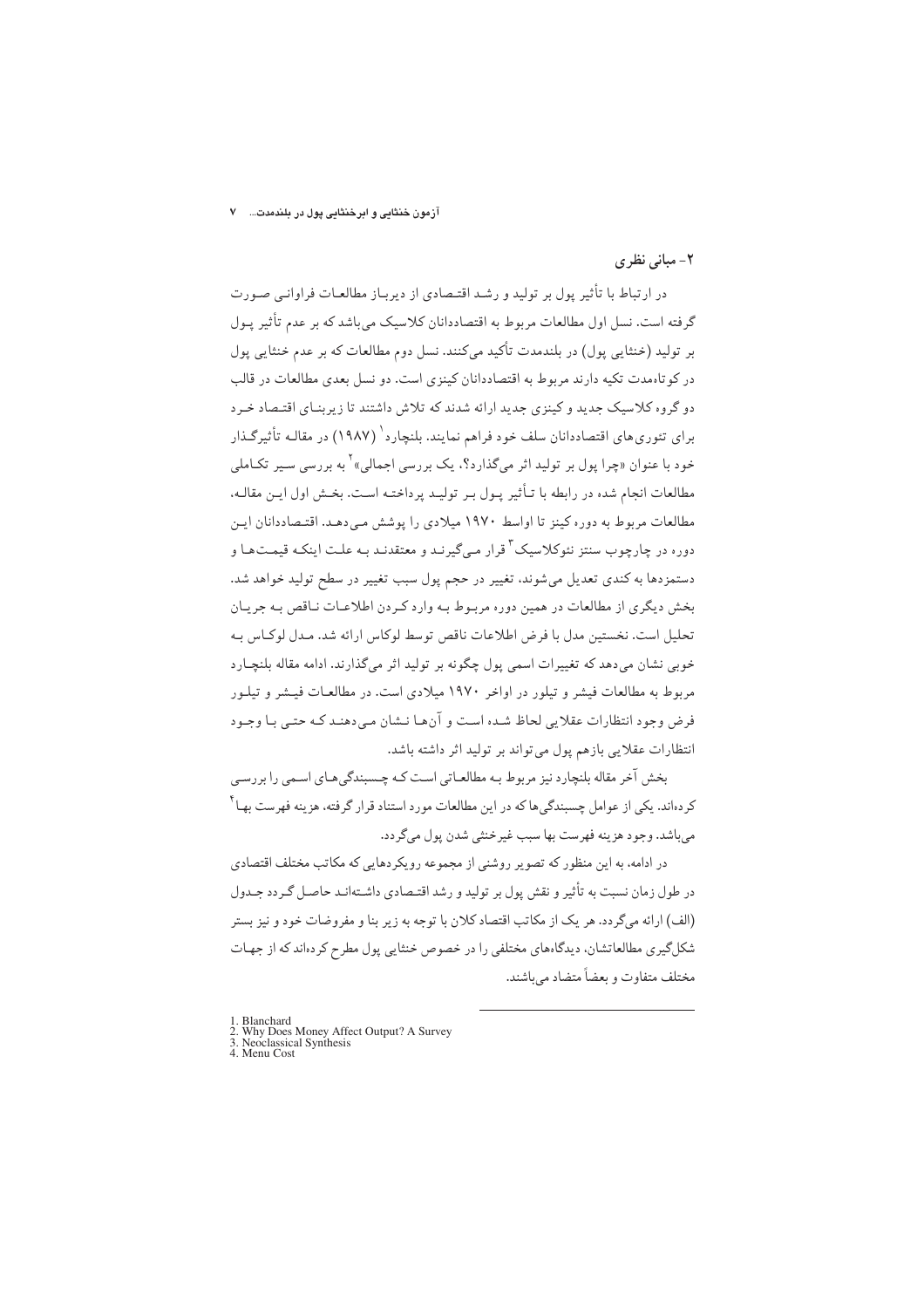#### ۸ اکبر کمیجانی، سعید بیات و سیدمحمدهادی سبحانیان

| (الف | τJ |  |
|------|----|--|
|      |    |  |

| دیدگاه نسبت به پول و سیاست پولی                                                               | مكتب        |
|-----------------------------------------------------------------------------------------------|-------------|
| پول متغیری درونزا نسبت به تولید بوده و نه اثرگذار بر آن لذا اعمال سیاستهای پولی راهحلـی       | اطريشي      |
| براي افزايش سطح توليد نميباشد.                                                                |             |
| پول وسیله مبادله و معیار سنجش ارزش کالاهاست. با توجه به وجود دوگـانگی، کـه بـه معنـای         | كلاسيك      |
| جدایی بخشهای حقیقی و اسمی است، سیاستهای پولی به طور کامل خنثی میباشند                         |             |
| سه انگیزه برای نگهداری پول بر وجـود دارد. انگیـزههـای معـاملاتی، احتیـاطی و سـفتهبـازی؛       |             |
| انگیزهٔ سفتهبازی نقشی اساسی در مکانیسم انتقال اثر سیاستهای پـولی بـه بخـش حقیقـی ایفـا        | كينزى       |
| میکند. لذا پول خنثی نیست، اگر چه موانعی چون دام نقدینگی بر سر راه اثرگذاری قرار دارد.         |             |
| شکلگیری انتظارات به صورت تطبیقی بوده و سیاستهای پولی در کوتاهمدت بر سطح تولیـد و              | پوليون      |
| سایر متغیرهای حقیقی اثرگذارند ولی در بلندمدت پول خنثی خواهد بود.                              |             |
| شکلگیری انتظارات به صورت عقلایی بوده لذا سیاستهای پولی نه تنها در بلندمدت بلکه در             |             |
| کوتاهمدت نیز بر تولید و سایر متغیرهای حقیقی اثر ندارند. در عین حال سیاستهای پـولی پـیش,بینـی  | کلاسیکھای   |
| نشده، صرفاً قادرند در کوتاهمدت بر سطح تولید و اشتغال اثرگذار باشند ولی حتی همـین سیاسـتهـا در | جديد        |
| بلندمدت کارایی خود را در اثرگذاری بر متغیرهای حقیقی از دست میدهند.                            |             |
| متغیرهای اسمی از قبیل عرضه پول نمیتوانند بـر روی متغیـرهـای حقیقـی اثـرگذارنـد، و تنهـا       | ادوار تجارى |
| نوسانات در عوامل حقیقی است که به تغییرات واقعی در اقتصاد منجر میشود.                          | حقيقى       |
| اگرچه شکلگیری انتظارات به صورت عقلایی است ولی به دلیل وجود چسبندگیهای دستمزد                  | كينزي هاي   |
| و قیمت سیاستهای پولی بر بخش حقیقی اقتصاد اثرگذار خواهد بود.                                   | جديد        |

در یک جمع بندی کلی از نگاه هر یک از مکاتب به مسئله خنثایی پول می توان چنین بیان کرد که بحث خنثایی پول را باید در قالب زمان و مکان خـود مـورد بررسـی قـرار داد. بـه عبـارت دیگـر خنثايي يول موضوعي است كه نمي توان در رابطه با آن حكم كلي داده و بـا توجـه بـه زمـان و مكـان اجرای سیاستهای پولی، پول میتواند خنثی و یا غیرخنثی باشد. از ایـن منظـر، واکـاوی خنثـایی و ابرخنثایی پول در ایران موضوعیت پیدا خواهد کرد که در بخش بعدی به آن پرداخته خواهد شد.

# ۳- تخمین و ارائه نتایج

 $\text{``FS}$ روش $\text{--}$ 

پیش از آنکه روش فیشر و سیاتر را در فضای اقتصادسنجی توضیح دهیم، لازم است تا مفهوم تئوریک آن را روشن سازیم. فیشر و سیاتر در مقاله خـود <sup>۲</sup>، بـرای نخـستین بـار مفهـومی بـه عنـوان ابرخنثايي بلندمدت پول را وارد ادبيات اقتصاد كلان نمايند. ايـن مفهـوم از رفتـار بلندمـدت سـرى زماني يول (يا نقدينگي) نشأت گرفته است. براي فهم دقيق اين مفهوم، توجه موشكافانه بـه عبـارت آتي بسيار حائز اهميت است.

<sup>1.</sup> Fisher-Seater(FS)<br>2. Fisher, M.E. and J.J. Seater (1993), "Long Run Neutrality and Superneutrality in an ARIMA<br>5. Framework", American Economic Review, 83, pp.402-415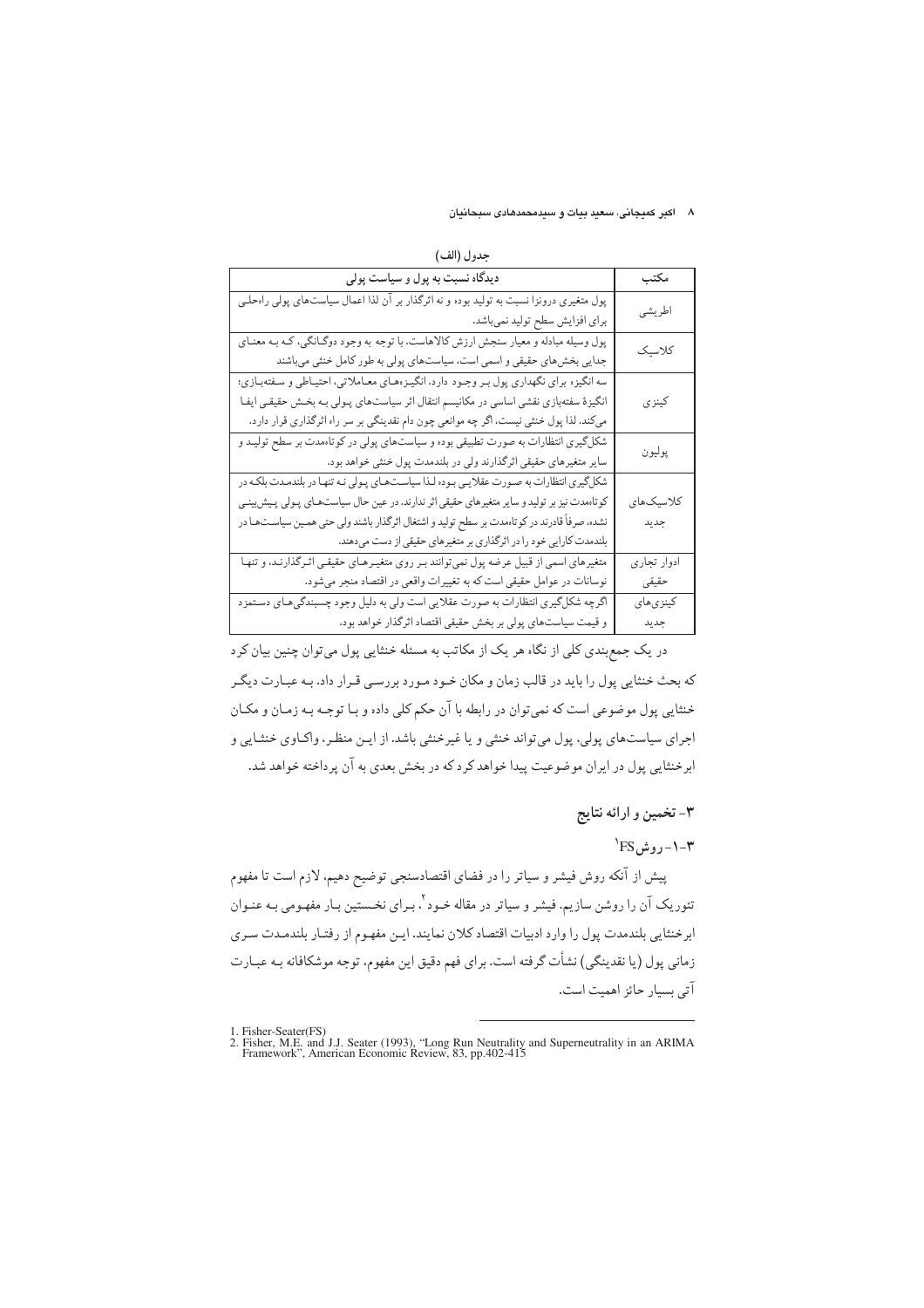#### آزمون خنثایی و ابرخنثایی پول در بلندمدت....... ۹

اگر درجه انباشتگی یول (یا نقدینگی) برابر با دو و درجه انباشتگی تولید ناخالص داخلی برابـر بـا يک باشد، آنگاه بين سطح توليد ناخالص داخلي و پول (يا نقدينگي) رابطه هم انباشتگي (وجود ندارد ً، بنابراين يول (يا نقدينگي) در بلندمدت خنثي است. حال اگـر از يـول (يـا نقـدينگي) تفاضـل بگيـريم، به رشد پول (یا رشد نقدینگی) می٫سیم که درجه انباشتگی آن یـک اسـت ". بـه ایـن ترتیـب اکنـون دو متغیر سطح تولید ناخالص داخلی و رشد پول (یا رشد نقدینگی) در اختیار داریم که درجه انباشتگی هـر دو برابر با یک است و ممکن است بین این دو متغیر رابطه همانباشتگی وجـود داشـته باشـد. اگـر رابطـه بلندمدت بين رشد يول (يا رشد نقدينگي) و سطح توليد ناخالص داخلي برقـرار باشـد آنگـاه اصـطلاحاً گفته می شود رشد یول (یا رشد نقدینگی) در بلندمدت ابرخنثی نیست و اگر رابطه همانباشـتگی بر قـرار نباشد آنگاه پول در بلندمدت هم خنثي و هم ابرخنثي است.

حال اگر فرض کنیم درجه انباشتگی پول (یا نقدینگی) برابر با یک است آنگاه بحث ابرخنثایی پول (يا نقدينگي) در بلندمدت، اصلاً مصداق خارجي پيدا نميكند و فقط بحث خنثـايي پـول قابـل طرح است زیرا اگر پول (یا نقدینگی) را تفاضل بگیریم آنگاه رشد پول (یا رشد نقدینگی) به دست می آید که دارای درجه انباشتگی صفر است و بنابراین فاقد هرگونه روند بلندمدت میباشـد و تحت اين شرايط بحث ابرخنثايي بلندمدت پـول مـصداق خـارجي پيـدا نمـىكنـد و فقـط بحـث خنثـايي بلندمدت بين يول (يا نقدينگي) و سطح توليد ناخالص داخلي قابل آزمون است.

پس از روشن شدن منطق حاکم بر روش فیشر و سیاتر حال به توضیح تکنیک بـه کـار گرفتـه شده مي پردازيم.

FS با یک مدل دو متغیره ARIMA <sup>۴</sup> آغاز میکند (مدل مذکور با روابط ۱ و ۲ نشان داده مـیشـود)  $U$ , که فرض میکنیم مدلی مانا و معکوس پذیر است. همچنین فرض می شـود اجـزاء اخـلال  $W$  و دارای توزیع مستقل و یکسان هستند.

$$
a(L)\Delta^{}x_t = b(L)\Delta^{}z_t + u_t
$$
 (1)

$$
d(L)\Delta^{op} z_t = b(L)\Delta^{op} x_t + w_t \tag{1}
$$

در اين مقاله از لگاريتم حجم پول (LM1) و لگاريتم نقدينگي (LM2) بـه نماينـدگي از x و لگـاريتم توليد ناخـالص داخلـي (LGDP) بـه نماينـدگي از Zاسـتفاده مـيكنـيم.pو q بـه ترتيـب درجـه انباشـتگي متغیرهای x و z میباشند. همچنین Lاپراتور وقفه است و  $L = 1 - 1 = \Delta$  و d(0)=1 a(0)=2=میباشند.

1. Cointegration

۲. زیرا شرط اول وجود رابطه همانباشتگی، یکسان بودن درجه انباشتگی متغیرهاست.

۳. به این ترتیب رشد یول (یا رشد نقدینگی) نیز دارای روند بلندمدت است.

<sup>4.</sup> Auto-Regressive Integrated Moving Average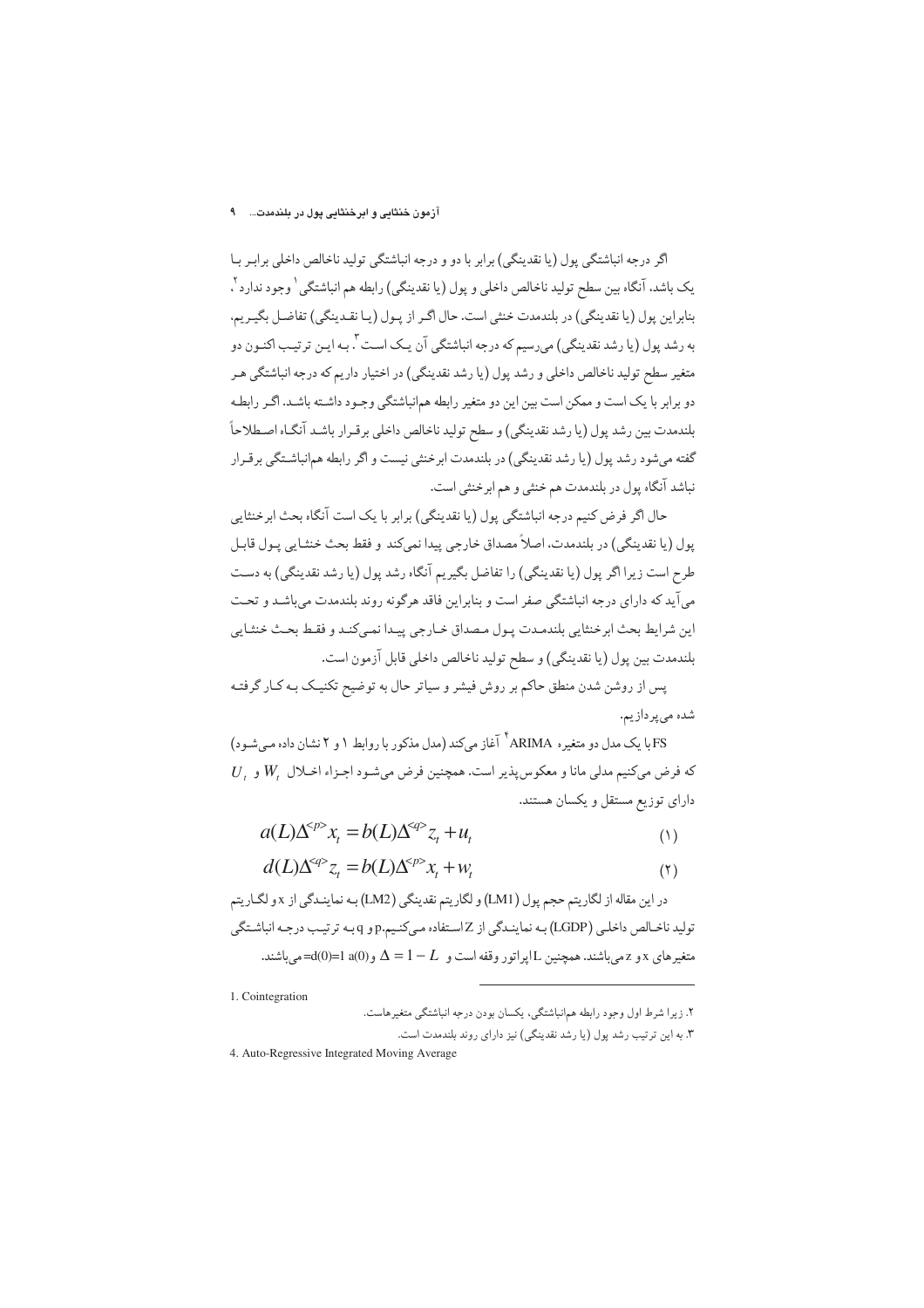#### ۱۰ اکبر کمیجانی، سعید بیات و سیدمحمدهادی سبحانیان

رابطه(۳) مشتق بلندمدت، په های LRD ، را برای متغیر z، وقتی که یک تغییر دائمی در متغیـر پولی x اتفاق می افتد، نشان می دهد.

$$
LRD_{z,x} = \lim_{K \to \infty} \frac{\partial z_{t+k}}{\partial x_{t+k}} / \frac{\partial u_t}{\partial u_t}
$$
 (5)

 $\le$ ک در آن  $\lim_{t\to\infty} \frac{\partial x_{t+k}}{\partial u}$  مــیباشـــد. لازم بـــه ذکــر اســـت کـــه  $\lim_{t\to\infty} \frac{\partial x_{t+k}}{\partial u}$  اگــر  $\leq$ . اشـد.  $x_t = \Delta m_t$ اگر $z = \Delta m$ >به همین ترتیب  $y_t = y_t = z$ اگر  $z_t = \Delta y$ اگر 2 $x_t = \Delta m_t = x$ اشـد. اگر حد مخرج کسر صفر باشد، آنگاه هیچ تغییر دائمی در متغیر پـولی نیفتـاده اسـت و خنثـایی و ابرخنثـایی قابل آزمون نیستند. برای  $1 \geq r < \text{FS}$ نشان میدهند که رابطه ۳ میتواند به شکل زیر نوشته شود:

$$
LRD_{z,x} = \frac{(1-L)^{2p-xq} \mathcal{A}(L) | L=1}{\alpha(L)}
$$

که در آن  $\alpha(L)$ و (ع) توابعي از ضرايب مدل دومتغيـره ARIMAاصـلي، يعنـي معـادلات ١ و ٢ می باشند. معادله ۱–۳ نشان می دهد که مقدار پر پر  $LD$  به مابه التفاوت درجه انباشتگی پول و متغیرهـای حقیقی یعنی < p> < q> >. بستگی دارد. اگر آزمونهای ریشه واحـد بـرای دادههای کـشوری نشان دهند که پول(2)I و تولید حقیقی (1)Iاست، آنگاه FS نشان میدهنـد کـه در آن وضـعیت مـشتق بلندمدت محصول نسبت به حجم يول برابر صفر است چـون 1 =< y > < y + خواهـد بـود.  $x$  بنابراین پول در بلندمدت خنثی|ست. مطابق تعریف هنگام آزمون کردن ابرخنثایی، yz=y و  $z$ است. با فرض اینکه پول در بلندمدت برونزاست، FS نشان می دهنـد کـه یـک تخمـین OLSاز  $b_k$ ، یعنـی ضریبی برای جزء ( $\Delta m, -\Delta m, -\Delta m$ ) در رابطه ۴. یک برآوردگر سازگار از سمس LRD است.

$$
y_t - y_{t-k-1} = a_k + b_k (\Delta m_t - \Delta m_{t-k-1}) + e_{kt}
$$
\n
$$
b_{t-1} = b_{t-1} + b_{t-1} + b_{t-1} + \Delta m_{t-k-1} + \Delta m_{t-k-1} + \Delta m_{t-k-1} + \Delta m_{t-k-1} + \Delta m_{t-k-1} + \Delta m_{t-k-1} + \Delta m_{t-k-1} + \Delta m_{t-k-1} + \Delta m_{t-k-1} + \Delta m_{t-k-1} + \Delta m_{t-k-1} + \Delta m_{t-k-1} + \Delta m_{t-k-1} + \Delta m_{t-k-1} + \Delta m_{t-k-1} + \Delta m_{t-k-1} + \Delta m_{t-k-1} + \Delta m_{t-k-1} + \Delta m_{t-k-1} + \Delta m_{t-k-1} + \Delta m_{t-k-1} + \Delta m_{t-k-1} + \Delta m_{t-k-1} + \Delta m_{t-k-1} + \Delta m_{t-k-1} + \Delta m_{t-k-1} + \Delta m_{t-k-1} + \Delta m_{t-k-1} + \Delta m_{t-k-1} + \Delta m_{t-k-1} + \Delta m_{t-k-1} + \Delta m_{t-k-1} + \Delta m_{t-k-1} + \Delta m_{t-k-1} + \Delta m_{t-k-1} + \Delta m_{t-k-1} + \Delta m_{t-k-1} + \Delta m_{t-k-1} + \Delta m_{t-k-1} + \Delta m_{t-k-1} + \Delta m_{t-k-1} + \Delta m_{t-k-1} + \Delta m_{t-k-1} + \Delta m_{t-k-1} + \Delta m_{t-k-1} + \Delta m_{t-k-1} + \Delta m_{t-k-1} + \Delta m_{t-k-1} + \Delta m_{t-k-1} + \Delta m_{t-k-1} + \Delta m_{t-k-1} + \Delta m_{t-k-1} + \Delta m_{t-k-1} + \Delta m_{t-k-1} + \Delta m_{t-k-1} + \Delta m_{t-k-1} + \Delta m_{t-k-1} + \Delta m_{t-k-1} + \Delta m_{t-k-1} + \Delta m_{t-k-1} + \Delta m_{t-k-1} + \Delta m_{t-k-1} + \Delta m_{t-k-1} + \Delta m_{t-k-1} + \Delta m_{t-k-1} + \Delta m_{t-k-1} + \Delta m_{t-k-1} + \Delta m_{t-k-1} + \Delta m_{t-k-
$$

حال اگر آزمونهاي ريشه واحد نشان دهند كه يول و توليد حقيقي هـر دو I(1) هـستند، آنگـاه  $\frac{\gamma(1)}{\alpha(1)} = 0$  مشتق بلندمدت محصول نسبت به پول،  $LRD_{y,m}$  . برابر با  $\frac{\gamma(1)}{\alpha(1)}$  است. در اینجـا اگـر باشد. پول خنثی است. هنگام آزمون خنثایی،z=yوm است. FS نشان میدهنـد کـه یـک تخمـین از  $b_k$  در رابطه ۵ یک برآوردگر سازگار از  $\mathit{LRD}_{v,m}$  است.

$$
y_t - y_{t-k-1} = a_k + b_k (m_t - m_{t-k-1}) + e_{kt}
$$
 (2)

۱. نماد <> برای نمایش درجه انباشتگی متغیر استفاده شـده اسـت. بنــابراین وقتــی مــینویــسیم m>=1<m> بــه ایــن معناست که درجه انباشتگی پول برابر با یک است.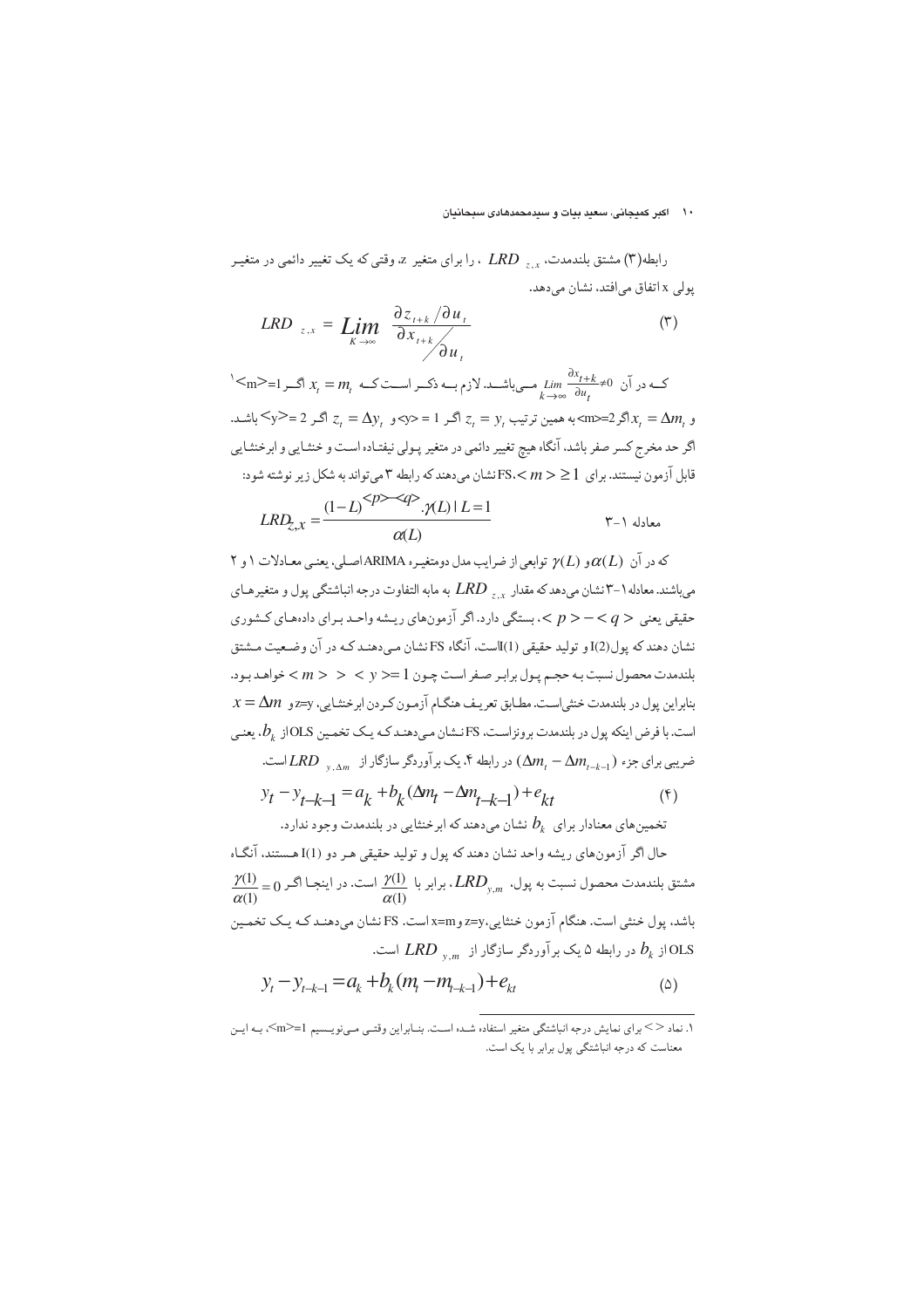#### آزمون خنثایی و ابرخنثایی پول در بلندمدت... ۱۱

تخمینهای معنادار برای  $b_{k}$  بیان کننده این است که پول خنثی نیست.

برای آزمون اینکه آیا خنثایی نسبت به تعریف پول حساس است یـا نـه، بـا فـرض اینکـه دو تعريف: لگاريتم حجم يول (LM1) و لگاريتم نقدينگي (LM2) را از پـول در اختيـار داريـم، يـک بار x=LM1 و بار دیگر x را برابر با LM2 قرار میدهیم و معنـاداری  $b_{k}$  را بـرای دو حالـت مـذکور بررسی میکنیم. به طور مثال اگر ضرایب  $b_{k}$  برای LM1 معنادار و برای LM2 بی معنا باشند، آنگاه خنثايي به تعريف يول حساس است.

# ٣-٢-نتايج تخمين

آزمون ريشه واحد (ADF) بر روى متغيرها نشان مى دهد كـه همـهٔ آنهـا داراي ريـشه واحـد. (I)]، هستند. جدول (١) نتايج آزمون مذكور را ارائه مى كند.

| متغير       | آمارهٔ آزمون                | آماره ADF در سطح ۹۵ درصد           | متغير   |                          | آماره ADF در سطح۹۵ درصد  آمارهٔ آزمون |
|-------------|-----------------------------|------------------------------------|---------|--------------------------|---------------------------------------|
| <b>LGDP</b> | $-1/71$                     | $-\mathsf{r}/\mathsf{d}\mathsf{d}$ | D(LGDP) | $-\frac{\rho}{2}$ + Y    | $-Y/9f$                               |
| LM1         | $-\mathbf{Y}/\mathbf{Y}$    | $-\mathbf{r}/\Delta\mathbf{f}$     | D(LM1)  | $-\frac{\rho}{\sqrt{2}}$ | $-\mathbf{Y}/\mathbf{9}\mathbf{F}$    |
| LM2         | $-\frac{1}{\sqrt{\lambda}}$ | $-\mathbf{r}/\Delta\mathbf{f}$     | D(LM2)  | $-\mathsf{r}/\mathsf{A}$ | $-7/96$                               |

جدول (١): نتايج آزمون ريشه واحد

چون درجه انباشتگی تولیـد ناخـالص داخلـی حقیقـی، حجـم پـول و نقـدینگی یکـسان اسـت، بنابراین بر اساس منطق روش FS آزمون خنثایی پول با استفاده از رابطه ۵ قابل انجام است.

# ۲-۲-۱-بررسی خنثایی LM1

در ايـن قـسمت توليـد ناخـالص داخلـي حقيقـي (LGDP) رابـه عنـوان متغيـر وابـسته و  $\beta_k$  حجـم یـول (LM1) را بـه عنـوان متغیـر توضـیحی در نظـر مـیگیـریم. مقـادیر مختلـف تخمـین به دوش حداقل مربعات خطا (OLS) <sup>۱</sup> از دایطه ۵ به همیراه فاصله اطمینیان ۹۵ درصیدی بیرای آن در جدول ٢ (بخش ضميمه) قابل مشاهده است. در جـدول مـذكور، سـتون اول از سـمت راسـت برابـر K (که مقادیر مختلف آن وقفههای متناظر در متغیرها را نشان می دهـد و بـه ازای هر یـک از مقـادیری کـه K اختیار میکند، رابطه ۵ یک مرتبه تخمین می خورد)، ستون دوم مقادیر  $\beta_k$  بـه ازای مقـادیر مختلـف و ستون سوم و چهارم به ترتیب مرز پایین و بالای فاصله اطمینان برای  $\beta_k$  را نشان مـیدهنـد. مطـابق روش FS براي استخراج فاصـله اطمينـان ابتـدا خودهمبـستگي جـزء اخـلال در همـهٔ معـادلات تخمین خورده را با روش ناپارامتریک نیو وی وست<sup>۲</sup> (۱۹۸۷) رفع میکنیم و سپس با استفاده از آماره

1. Ordinary Least Square<br>2. Newey-West

روش نیو وی وست روشی است که بدون تغییر در مقدار پارامترهای تخمین خورده در یک رگرسیون، قـّادر اسـت ناهمسانی واریانس و خودهمبستگی موجود در سری جزء اخلال رگرسیون را رفع نماید.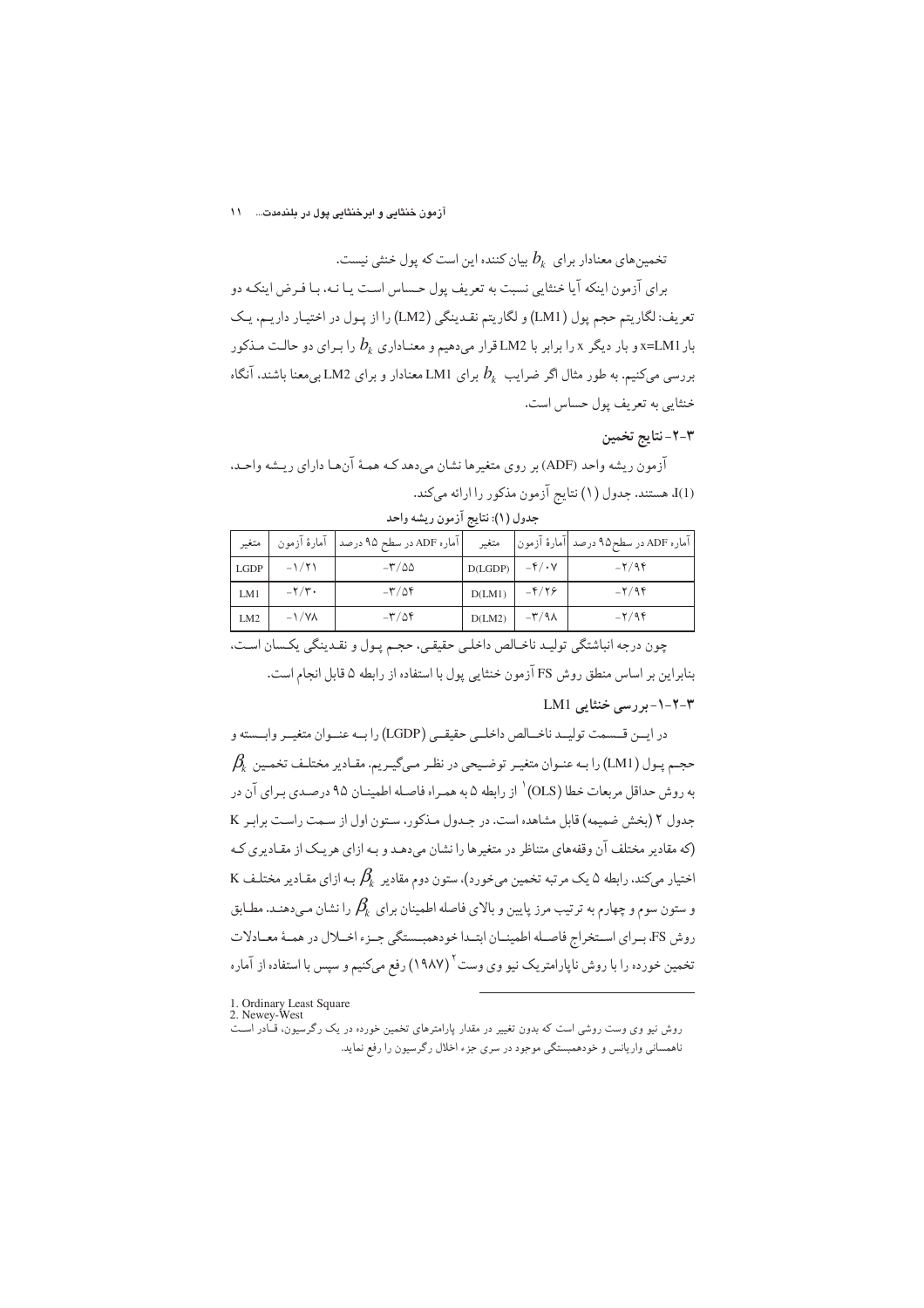ن درجه آزادی $\mathcal{B}_k$  درجه آزادی (بی در آن T تعداد مشاهدات است) و خطای معیـار ایـن (بی T-K ضرایب که در معادلات صفر تا هجده تخمین خوردهاند به ساخت فاصله اطمینان مبادرت می ورزیم. ١

مقادیر  $\beta_\iota$  به همراه فاصله اطمینان ۹۵ درصدی آن در شکل ۲ به نمیایش در آمیده است. این شیکل بیه خوبي نشان مي دهد كه همهٔ ضرايب تخمين خورده در تمـامي ١٩ تخمـين ( تخمـين وقفـهـاي صـفر تـا ١٨) بسیار نزدیک به صفر هستند و این به معنای این است که M1 تقریباً تأثیری بر تولیـد ناخـالص داخلـی حقیقـی ندار د. از سوی دیگر به دلیل اینکه مرز بالای فاصله اطمینان در قسمت مثبت و مرز پیایین فاصیله اطمینیان در تخمینها در قسمت منفی قرار میگیرد مطابق مباحث آماری می توان استدلال کرد که ضرایب تخمین خـورده بی.معنا هستند <sup>۲</sup>. بنابراین در بلندمدت مطابق روش FS حجم پول (M1) در اقتصاد ایران خنثی است.



#### ۲-۲-۲- بر رسی خنثایی LM2

در ابن بخش، توليد ناخالص داخلي حقيقي (LGDP) را بـه عنـوان متغيـر وابـسته و نقـدينگي ،۵ (LM2) را به عنوان متغیر توضیحی در نظر میگیریم. مقادیر مختلف تخمین  $\beta_k$  از رابطه  $\mu$ به همراه فاصله اطمینان ۹۵ درصدی برای آن را می توان در جدول ۳ (بخش ضمیمه) مشاهده کـرد. فاصله اطمينان نيز مطابق توضيحات بخش قبل به دست آمده است.

مقـادير تخمـين خـورده بـه همـراه فاصـله اطمينـان آن، در شـكل٣ نيـز قابـل نمـايش اسـت. ضرایب تخمین خورده مثبت هستند ولی همان طور که ملاحظه مبیکنیم بـه ازای مقـادیر بـزرگ k

<sup>1.</sup> مقادیر بـه دسـت آمـده بـرای پـارامتر  $\beta_k$  و نیـز فواصـل اطمینـان ۹۵٪ بـا اسـتفاده از برنامـهای کـه تحـت EVIEWS نوشته شده است به دست آمده است كه در صورت درخواست خوانندگان محترم از نويسندگان قابل ارائه خواهد بود.

۲. فاصله اطمینان ۹۵ درصدی برای پارامتر تخمین خورده به این معناست که ما مطمئن هستیم پارامتر جامعـه بـا احتمـال ۹۵ درصـد مابین مرز بالا و پایین فاصله اطمینان قرار دارد. وقتی مرز پایین و بالای فاصله اطمینان هر دو در ناحیه مثبت قـرار داشـته باشـد بـه این معناست که اطمینان داریم پارامتر جامعه مثبت است ولی وقتی مرز بالای فاصـله اطمینــان در ناحیــه مثبـت و مـرز پـایین در ناحیه منفی قرار داشته باشد آنگاه ضریب تخمین خورده (که مثبت میباشد) از نظر آماری بیمعناست زیـرا پـارامتر جامعـه ممکــن است مثبت، منفي يا صفر باشد. اين يديده در كليه تخمينها به جز تخمين مربوط به وقفه صفر قابل مشاهده است.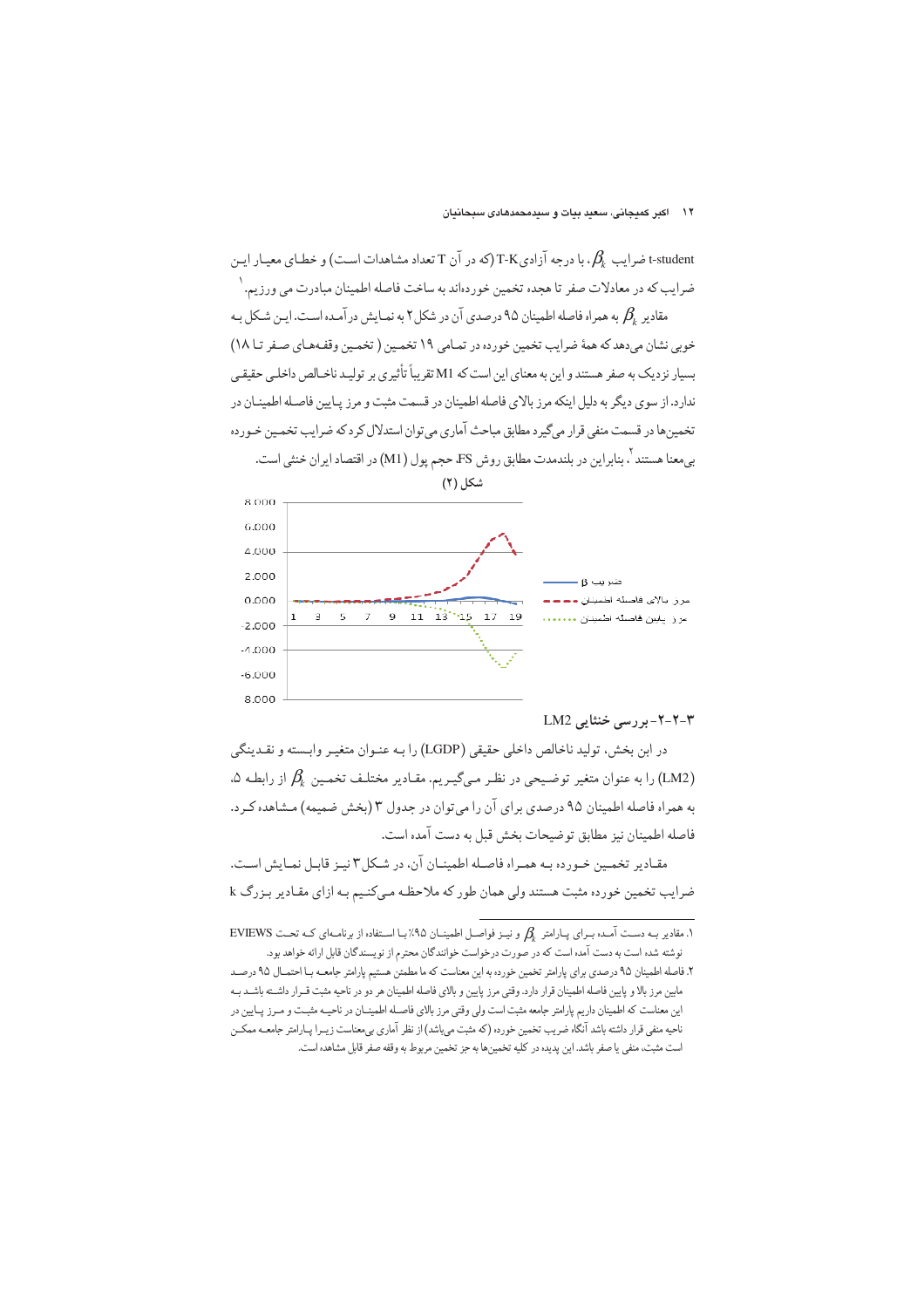(تخمین های مربوط به وقفه ۱۶ به بعد) ضرایب از نظر آماری بی معنا هستند (زیرا مرز بـالای فاصـله اطمینان در ناحیه مثبت و مـرز پـایین فاصـله اطمینـان در ناحیـه منفـی قـرار دارد) و در نتیجـه در افـق بلندمدت M2 تأثير معناداري بر توليد ندارد. به اين ترتيب M2 نيز همانند M1 در بلندمدت خنثاست.



دو نتيجه مهم در اين قسمت قابل بيان است. اول اينكه، خنثايي پول در اقتصاد ايران به تعريـف پـول وابسته نیست، به طوری که حجم پول و نقدینگی بر متغیرهای حقیقی مـؤثر نیـستند. همچنـین چـون رشـد پول و رشد نقدینگی هر دو دارای درجه انباشتگی صفر میباشند بنابراین روند بلندمـدت در ایـن دو متغیـر وجود ندارد و به این دلیل بحث ابرخنثایی پول و نقدینگی در بلندمدت، مصداق خارجی پیدا نمی کند.

و دوم اینکه، سیاستهای پولی انبساطی در بلندمدت قـادر نیـست افـزایش تولیـد و رونـق اقتصادی را در یی بیاورد و برای رونق اقتصادی باید به سیاستهایی نظیر افزایش بهرهوری نیـروی کار و سرمایه که رشد پایدار و دائمی به همراه میآورند متوسل شد. برخی سیاستهـای دیگـری کـه می تواند برای افزایش بلندمدت تولید مؤثر باشد عبارتند از: اصلاح و بهبود شاخص های فضای کسب و کار، افزایش فضای رقابتی در تولید محصول و غیره.

## نتيجەگيرى

نظر مکاتب مختلف در مورد تأثیرگذاری پول تفاوتهای زیادی با هم دارنـد. ایـن دیـدگاههـا طیف وسیعی از جمله اثرگذاری کامل سیاستهای پولی بر متغیرهای حقیقبی تـا عـدم اثرگـذاری را شامل می شوند. به طور مثال، از نظر کلاسیکها پول خنثاست و اثر بلندمدت آن صرفاً تورم است. کلاسیکهای جدید گام را فراتر نهاده و با مطرح کردن فرضیه انتظارات عقلایی، سیاستهای پولی پیش بینی شده را حتی در کو تاهمدت بی اثر دانسته و پول را به شکل اب خنثبی معرفبی مبیکننید. از سوي ديگر، كينزي ها و پوليون، سياست هاي پولي را در كوتاهمدت مؤثر دانسته و افزايش توليد را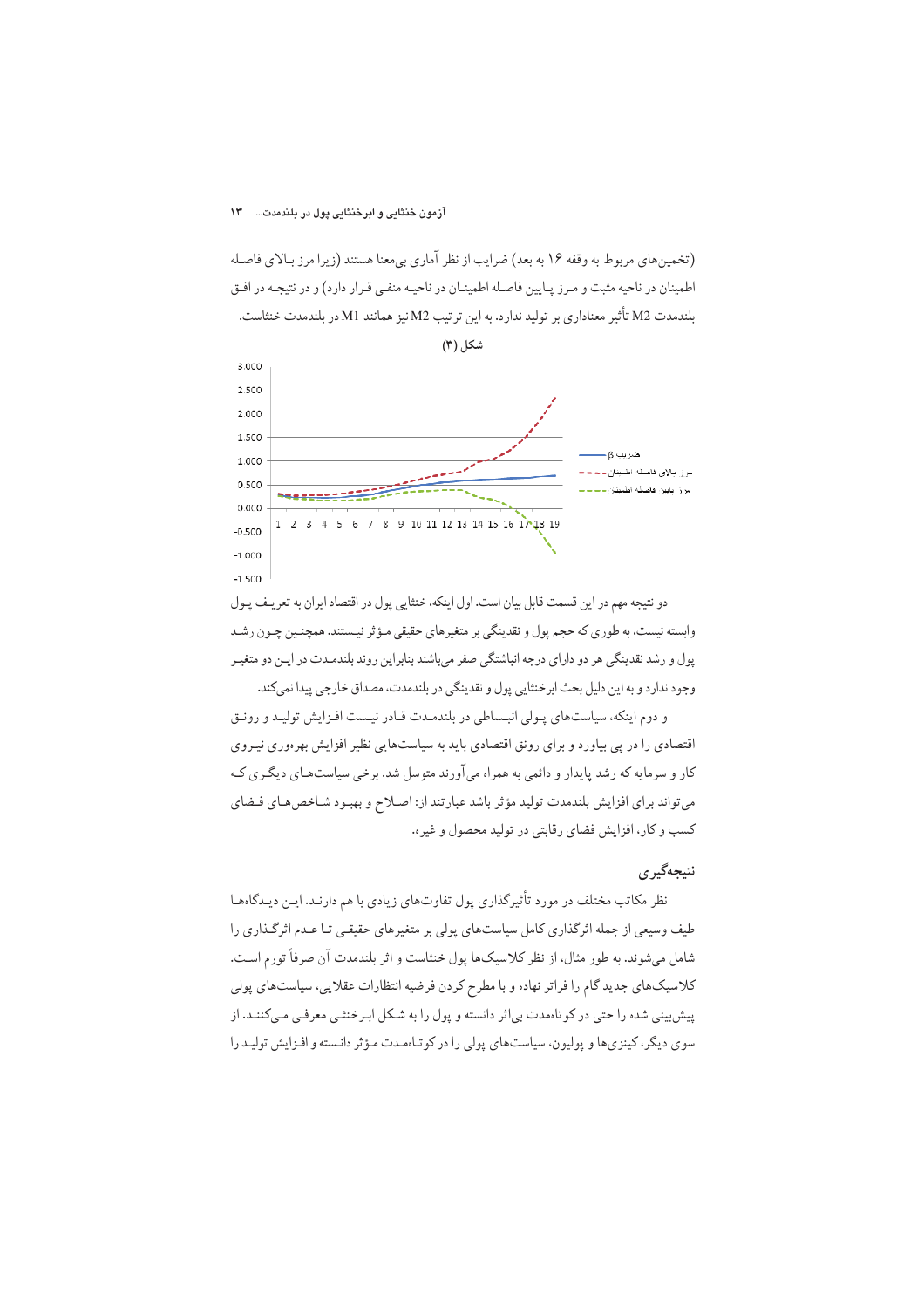نتیجه آن میدانند. در مطالعه حاضر، به بررسی این مسائل برای اقتـصاد ایـران پرداختـه شـد. بـا اسـتفاده از دادههای اقتصادی طی سالهای ۱۳۵۲ تا ۱۳۸۸ نتایج به دست آمده چنین است. اول اینکه، خنثـایی پـول در اقتصاد ایران به تعریف پول وابسته نیست، به طوری که حجم پول و نقدینگی بر متغیرهای حقیقی مـؤثر نیستند. و دوم اینکه، سیاستهای پولی انبساطی در بلندمدت قادر نیست افزایش تولید و رونتی اقتصادی را در پی بیاورد و برای رونق اقتصادی باید به سیاستهایی نظیر افزایش بهرهوری نیروی کار و سرمایه کـه رشد پایدار و دائمی به همراه میآورند متوسل شد. لازم به ذکر است کـه در ایـن راسـتا مطالعـات بیـشتری قابل انجام است که میتواند در روند سیاستگذاری مورد استفاده قـرار گیـرد. بـه عنـوان نمونـه اسـتفاده از دادههای فصلی در مرحله آزمون یکی از راههای تقویت نتایج مقاله حاضر است.

# بخش ضميمه

| جدول (٢): پارامتر تخميني و فاصله اطمينان مربوط به آن |                         |          |                |
|------------------------------------------------------|-------------------------|----------|----------------|
| مرز پايين فاصله اطمينان                              | مرز بالاي فاصله اطمينان | ضريب β   | وقفه           |
| 0.022                                                | 0.049                   | 0.035    | $\mathbf{0}$   |
| $-0.050$                                             | $-0.003$                | $-0.026$ | 1              |
| $-0.090$                                             | $-0.025$                | $-0.058$ | $\overline{2}$ |
| $-0.150$                                             | $-0.046$                | $-0.098$ | 3              |
| $-0.167$                                             | $-0.024$                | $-0.096$ | $\overline{4}$ |
| $-0.174$                                             | $-0.003$                | $-0.088$ | 5              |
| $-0.188$                                             | 0.007                   | $-0.090$ | 6              |
| $-0.176$                                             | 0.058                   | $-0.059$ | 7              |
| $-0.160$                                             | 0.135                   | $-0.013$ | 8              |
| $-0.222$                                             | 0.245                   | 0.012    | 9              |
| $-0.367$                                             | 0.361                   | $-0.003$ | 10             |
| $-0.509$                                             | 0.552                   | 0.021    | 11             |
| $-0.709$                                             | 0.797                   | 0.044    | 12             |
| $-1.029$                                             | 1.310                   | 0.140    | 13             |
| $-1.564$                                             | 2.017                   | 0.226    | 14             |
| $-2.965$                                             | 3.541                   | 0.288    | 15             |
| $-4.559$                                             | 4.936                   | 0.189    | 16             |
| $-5.520$                                             | 5.501                   | $-0.010$ | 17             |
| $-4.180$                                             | 3.681                   | $-0.249$ | 18             |

جدول (٣): پارامتر تخميني و فاصله اطمينان مربوط به آن

| مرز پايين فاصله اطمينان | مرز بالاي فاصله اطمينان | ضريب β | وقفه           |
|-------------------------|-------------------------|--------|----------------|
| 0.261                   | 0.305                   | 0.283  | $\Omega$       |
| 0.196                   | 0.270                   | 0.233  |                |
| 0.185                   | 0.280                   | 0.233  | $\overline{2}$ |
| 0.163                   | 0.283                   | 0.223  | 3              |
| 0.162                   | 0.314                   | 0.238  | 4              |
| 0.176                   | 0.347                   | 0.262  | 5              |
| 0.200                   | 0.390                   | 0.295  | 6              |
| 0.268                   | 0.453                   | 0.360  | $\mathcal{I}$  |
| 0.333                   | 0.518                   | 0.426  | 8              |
| 0.359                   | 0.605                   | 0.482  | 9              |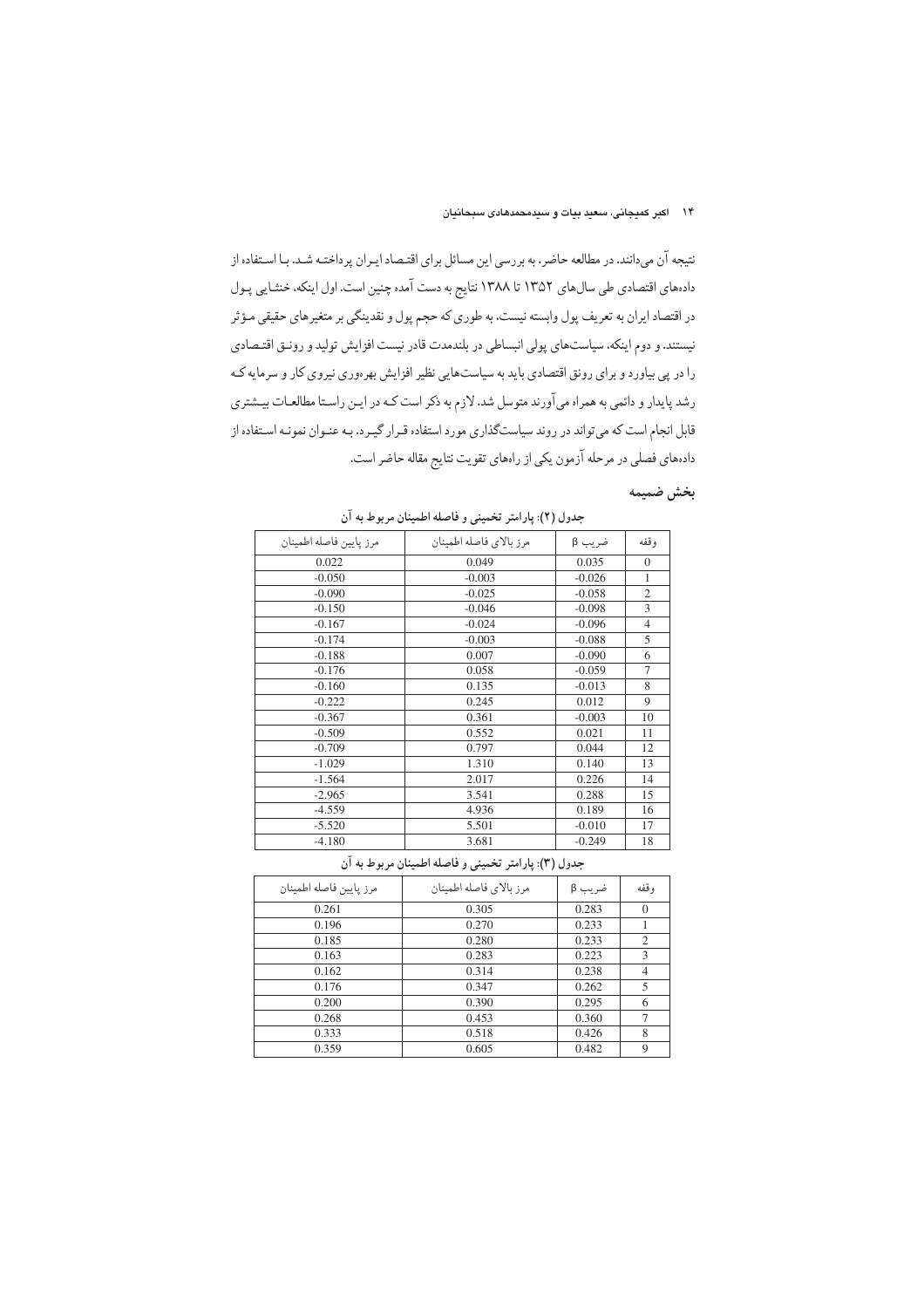آزمون خنثایی و ابرخنثایی پول در بلندمدت... ـ ۱۵

| 0.370    | 0.677 | 0.523 | 10 |
|----------|-------|-------|----|
| 0.390    | 0.731 | 0.560 | 11 |
| 0.381    | 0.781 | 0.581 | 12 |
| 0.226    | 0.984 | 0.605 | 13 |
| 0.179    | 1.044 | 0.612 | 14 |
| 0.051    | 1.215 | 0.633 | 15 |
| $-0.178$ | 1.478 | 0.650 | 16 |
| $-0.508$ | 1.866 | 0.679 | 17 |
| $-0.945$ | 2.336 | 0.696 | 18 |

# منابع

## الف-فارسي

- تشكيني، احمد؛ شفيعي، افسانه؛ «متغيرهـاي بِـولي و مـالي آزمـون خنثـايي پـول». فـصلنامه پـژوهشنامـه  $\overline{\phantom{a}}$ اقتصادي، ١٣٨۴، شماره ٣۵.
- حیدری، ابراهیم: «رشد حجم پول و تأثیر آن بر تولید و اشتغال در اقتصاد ایران»، مجله تحقیقات اقتصادی،  $\cdot$ زمستان ١٣٨٧، شماره٨.
	- خشادوریان، ادموند؛ «سیاستهای پولی و رشد اقتصادی در ایران»، فصلنامه پژوهش نامه اقتصادی، ١٣٧٨، شماره ١٣.  $\mathfrak{r}$
- دلالی اصفهانی، رحیم؛ شجری، هوشنگ؛ رنانی، محسن؛ دل|نگیزان، سهراب؛ «بررسی آثار تغییـر فـروض در  $\mathcal{S}$ مدل انتظارات و خنثایی یول کلاسیک»، فصلنامه یژوهشنامه اقتصادی، ۱۳۸۷، شماره اول.
- کمیجانی، اکبر و منجذب، محمد رضا؛ «آ**زمون توهم پولی بر اساس انتظارات عقلایـی در اقتـصاد ایـران».** ۵. ششمین کنفرانس سیاست پولی و ارزی، ۱۳۷۹.
	- مهر آرا، محسن: «**تعامل میان بخش پولی و حقیقی در اقتصاد ایران**». مجله تحقیقات اقتصادی، ۱۳۷۷، شماره ۵۳. ع
- یاوري، کاظم؛ اصغرپور، حسین؛ «وقفههاي توليد، سياستهاي پولي و پويايي قيمت». مجله تحقيقات  $\cdot$ اقتصادی. ۱۳۸۲، شماره ۶۰.

ب- لاتين

- Alfred, A.Haug and Robert, F. lucas; 1997, "Long-Run Neutrality and 8. Supernutrality in an ARIMA Framework: Coment", The American Economic Review, Volume 87, Issue 4, 756-759.
- $Q_{\perp}$ Bae, S. and R.A. Ratti; 2000, "Long-run neutrality, high inflation, and bank insolvencies in Argentina and Brazil", Journal of Monetary Economics 46, 581-604.
- 10. Ball, L. and and Mankiw, N.G. and Romer, D; 1988, "The New Keynesian Economics and Output-Inflation Trade-off", Brooking Papers on Economic Activity, No. 1, 1-65.
- 11. Ball, L. and and Mankiw, N.G; 1990, "real rigidities and non-neutrality of money", Review of Economic Studies, 57, 183-202.
- Ball Laurence and Croushore Dean; 2003, "Expectations and the effects of Minetary  $12<sup>12</sup>$ Policy", Journal of Money, Credit and Banking, Vol. 35, No.4, pp.437-484.
- 13. Barro, R. J; 1976, "Rational expections and the role of monetary policy", Journal of Monetary Economics, no 2.<br>14. Blanchard, O; 1987, "Why Does Money Affect Output? A survey", NBER
- Working Paper, no 2285.
- 15. Boschen, J.F. and C.M. Otrok; 1994, "Long-run neutrality and superneutrality in an ARIMA framework: Comment", American Economic Review 84, no. 5, 1470-1473.
- 16. Bruno, M. and J.W. Easterly; 1998, Inflation crises and long run growth, Journal of Monetary Economics 41, 3-26.
- 17. Butlin, M.W; 1977, "A preliminary annual database 1900/01 to 1973/74", Research Discussion Paper 7701, Reserve Bank of Australia (Sydney).